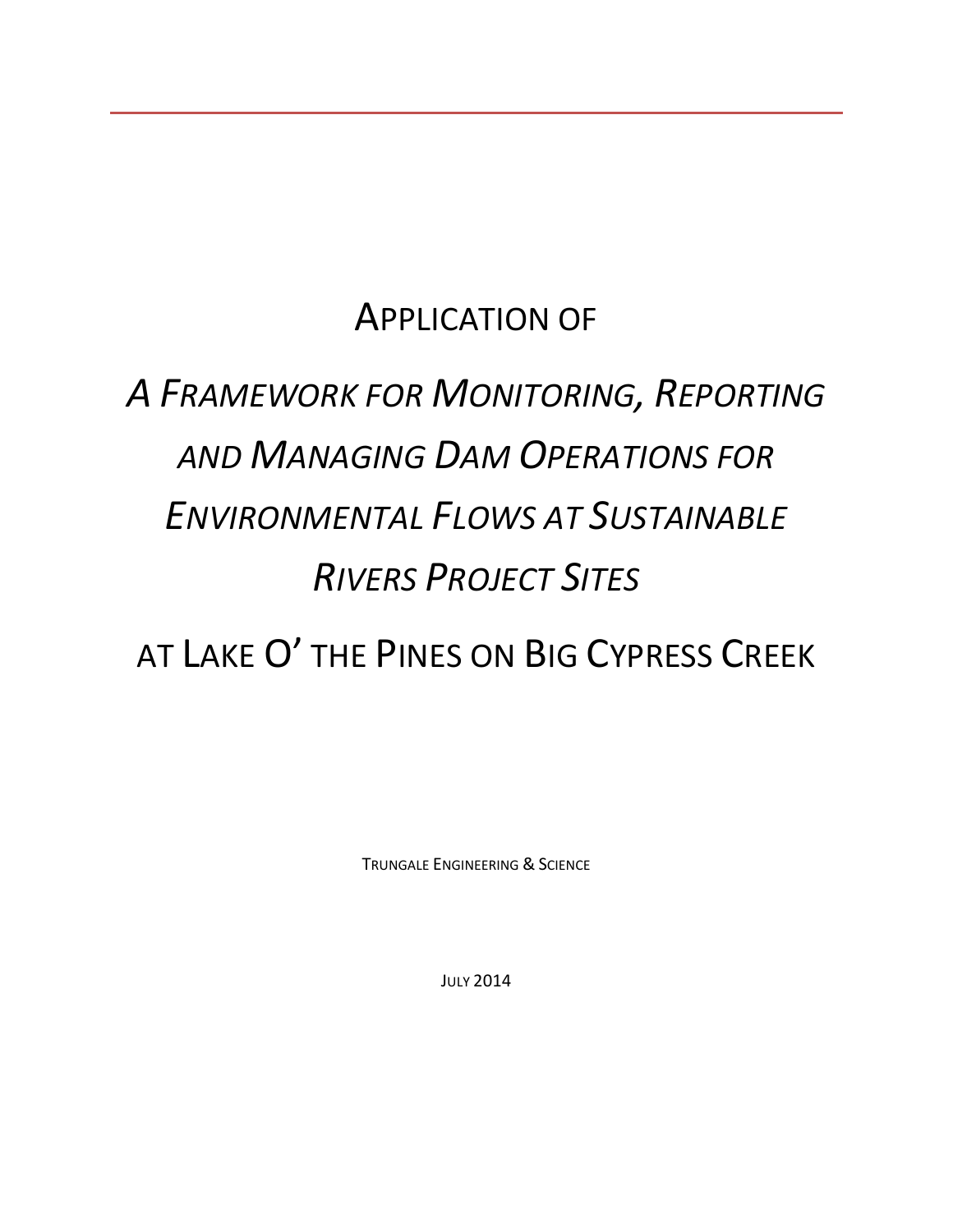## TABLE OF CONTENTS

| $\mathbf{1}$   |       | The Environmental Flow Prescription: Foundation for Monitoring and Adaptive Management1              |  |  |  |  |  |  |
|----------------|-------|------------------------------------------------------------------------------------------------------|--|--|--|--|--|--|
| $\overline{2}$ |       |                                                                                                      |  |  |  |  |  |  |
| 3              |       | Monitoring Short-Term Responses to Implementing Flow Prescription Components and to Support Adaptive |  |  |  |  |  |  |
| 4              |       |                                                                                                      |  |  |  |  |  |  |
| 5              |       |                                                                                                      |  |  |  |  |  |  |
|                | 5.1   |                                                                                                      |  |  |  |  |  |  |
|                | 5.2   |                                                                                                      |  |  |  |  |  |  |
|                | 5.3   |                                                                                                      |  |  |  |  |  |  |
|                | 5.3.1 |                                                                                                      |  |  |  |  |  |  |
|                | 5.3.2 |                                                                                                      |  |  |  |  |  |  |
|                | 5.4   | Special Study - High Flow Pulse Relationship to Paddlefish and Other Fish Spawning Cues 12           |  |  |  |  |  |  |
| 6              |       |                                                                                                      |  |  |  |  |  |  |

## **TABLES**

| Table 1 A record of the extent to which environmental flow components were implemented at the Lake O' the       |
|-----------------------------------------------------------------------------------------------------------------|
|                                                                                                                 |
| Table 2 Predictive models and short term responses to specific components of flow recommendations for the Lake  |
|                                                                                                                 |
| Table 3 Potential indicators of ecosystem health for streams of the Cypress Basin for use in flow monitoring. 7 |

### **FIGURES**

| Figure 3 Change in fish communities (Families) in Big Cypress Creek from 1950s to present. 11            |  |
|----------------------------------------------------------------------------------------------------------|--|
| Figure 4 Change in fish communities (Reproductive Guilds) in Big Cypress Creek from 1950s to present. 11 |  |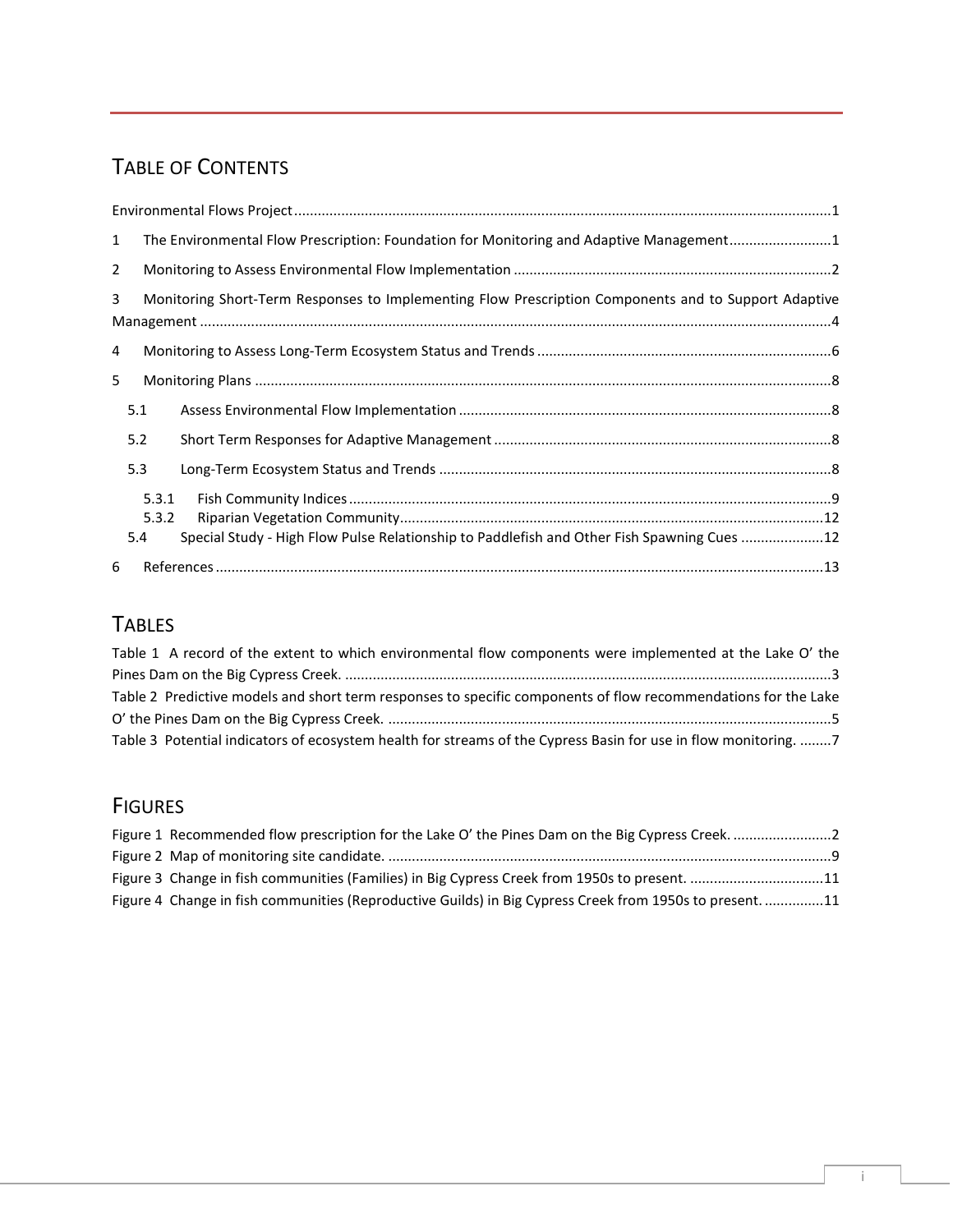#### <span id="page-2-0"></span>**Environmental Flows Project**

The Caddo Lake Institute (CLI) initiated the environmental flow project ("Project") to restore and protect healthy flows in the Caddo Lake watershed and larger Cypress Basin in 2004 as part of the Sustainable River Project (SRP) (a cooperative program between the U.S. Army Corps of Engineers (USACE) and the Nature Conservancy (TNC)). The initial goal was to seek changes to reservoir operations at Lake O' the Pines (LOTP) to meet a recommended flow regime to restore and maintain the ecological health of Big Cypress Creek and Caddo Lake while also meeting the water needs of people. The Project has since expanded its scope to include recommendations for flow regimes to other major tributaries to Caddo Lake and within the Cypress Basin.

The overall objective is assuring a sound ecological environment, which is defined as

*"A resilient, functioning ecosystem characterized by intact, natural processes, and a balanced, integrated, and adaptive community of organisms comparable to that of the natural habitat of a region." (TIFP 2008)*

Monitoring is necessary to determine if the recommended flow regimes, and any steps to obtain them, such as changes to reservoir operations at LOPT, are having their intended results and to adjust the recommendations for environmental flows, if necessary. In this report, *A Framework for Monitoring, Reporting and Managing Dam Operations for Environmental Flows at Sustainable Rivers Project Sites* (Higgins et al 2011) is applied to the recommendations for Big Cypress downstream of LOTP.

The purposes of this report are three fold.

- 1. Document monitoring that has been conducted and has already been used to validate and refine the flow recommendations into a consistent and orderly framework and aid in the evaluation priorities as we move forward,
- 2. Direct the on-going monitoring program especially work leading up to the next (2016) flows workshop to ensure that critical issues are addressed,
- 3. Provide a plan that can be evaluated by the larger science team and to which this broader group of scientists and stakeholders can provide input.

Finally, this report is focused primarily on monitoring in Big Cypress Creek downstream of Lake 'O the Pines. Monitoring has also been conducted on the two major tributaries to Big Cypress—Black and Little Cypress. The results of the monitoring on Big Cypress are expected to help evaluate the flow regimes for the other tributaries. The proposed long-term monitoring plans either currently include these tributaries or may be expanded to include them at a future date.

#### <span id="page-2-1"></span>**1 The Environmental Flow Prescription: Foundation for Monitoring and Adaptive Management**

Science-based environmental flow prescriptions for Big Cypress Creek have been developed in the form of recommendations for how LOTP should be operated to maintain processes important to the condition of the Big Cypress Creek and associated floodplain and the Caddo Lake wetland ecosystem. Individual components of environmental flow prescriptions are based on flow/environmental expert opinion, targeted monitoring and in some cases response models. These components provide the foundation for developing a monitoring plan. The environmental flow prescription for the Big Cypress Creek below Lake O' the Pines Dam includes of a set of hypotheses relating components of river flow to specific geomorphic processes and ecological responses. [\(Figure](#page-3-1)  [1\)](#page-3-1)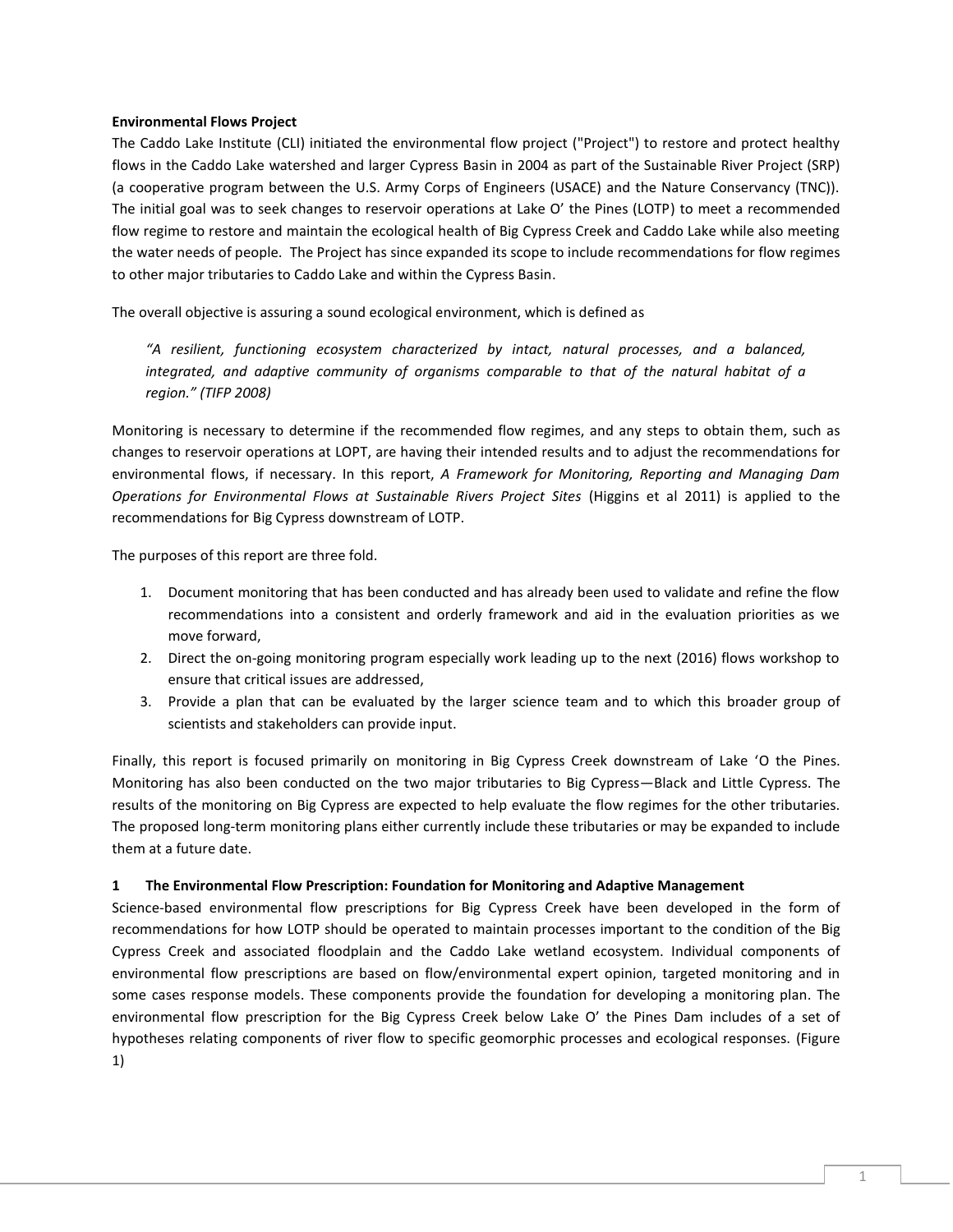| <b>Instream Flow Building Blocks</b><br><b>Big Cypress Creek</b> |                                                                                                                                                                                                                                                                                                       |                     |                                                                                                                                                   |                      |                                                             |            |            |                                                                                                   |            |     |                                        |            |
|------------------------------------------------------------------|-------------------------------------------------------------------------------------------------------------------------------------------------------------------------------------------------------------------------------------------------------------------------------------------------------|---------------------|---------------------------------------------------------------------------------------------------------------------------------------------------|----------------------|-------------------------------------------------------------|------------|------------|---------------------------------------------------------------------------------------------------|------------|-----|----------------------------------------|------------|
| Floods                                                           | 20,000 cfs for 2-3 days<br>Every 10 years<br>*For channel migration<br>3,000-10,000 cfs for 2-3 days<br>Every 3-5 years<br>*Maintain aquatic habitat in floodplain<br>* Riparian seed dispersal<br>* Inhibition of upland vegetation for both creek & lake<br>*Seed dispersal<br>* Vegetation removal |                     |                                                                                                                                                   |                      |                                                             |            |            | $3000 =$ flow that connects<br>to oxbows and other off-channel<br>wetlands upstream of Jefferson. |            |     |                                        |            |
| <b>High Flow</b>                                                 |                                                                                                                                                                                                                                                                                                       |                     | $2.500$ cfs for $2-3$ days<br>Every 2 years<br>* For channel maintenance<br>* Oxbow connectivity                                                  |                      |                                                             |            |            | reach studied.                                                                                    |            |     | $2,500 =$ about mean bankfull over the |            |
| Pulses                                                           |                                                                                                                                                                                                                                                                                                       |                     | 1.500 cfs for $2-3$ days<br>3-5X a year every year<br>* 1 occurring in March for Paddlefish<br>.Waterfowl habitat flushing<br>(Includes December) | * Sediment transport |                                                             |            |            | and floods.                                                                                       |            |     | $2-3$ days = peak period for high-flow |            |
|                                                                  |                                                                                                                                                                                                                                                                                                       |                     |                                                                                                                                                   |                      | Maintain biodiversity and connectivity (backwater & oxbows) |            |            |                                                                                                   |            |     |                                        |            |
| <b>Low Flows</b>                                                 | 396                                                                                                                                                                                                                                                                                                   | 500                 | 536                                                                                                                                               | 445                  | 264                                                         | 140        | 70         | 41                                                                                                | 40         | 49  | 94                                     | 275        |
|                                                                  |                                                                                                                                                                                                                                                                                                       | Pre-dam median      |                                                                                                                                                   |                      | Benthic drift & dispersal, fish spawning                    |            |            | Fish habitat                                                                                      |            |     | Pre-dam median                         |            |
| Kev                                                              | 268                                                                                                                                                                                                                                                                                                   | 347                 | 390                                                                                                                                               | 330                  | 150                                                         | 79         | 35         | 40                                                                                                | 40         | 40  | 90                                     | 117        |
| Wet Year                                                         |                                                                                                                                                                                                                                                                                                       | <b>Fish habitat</b> |                                                                                                                                                   |                      | Spawning habitat                                            |            |            | Maintain aquatic diversity                                                                        |            |     | <b>Fish habitat</b>                    |            |
| Avg Year                                                         | 90                                                                                                                                                                                                                                                                                                    | 90                  | 218                                                                                                                                               | 198                  | 114                                                         | 49         | 13         | 8.4                                                                                               | 8.4        | 40  | 90                                     | 90         |
| Dry Year<br>■                                                    | <b>JAN</b>                                                                                                                                                                                                                                                                                            | FEB                 | <b>MAR</b>                                                                                                                                        | <b>APR</b>           | <b>MAY</b>                                                  | <b>JUN</b> | <b>JUL</b> | <b>AUG</b>                                                                                        | <b>SEP</b> | OCT | <b>NOV</b>                             | <b>DEC</b> |

<span id="page-3-1"></span>**Figure 1 Recommended flow prescription for the Lake O' the Pines Dam on the Big Cypress Creek.**

The individual components of the flow prescription (Floods, High‐Flow Pulses, Low‐Flows) have specific quantitative attributes defined for magnitude, duration, seasonality and frequency that serve as measureable objectives for achieving environmental flows. The expected responses that result from environmental flow components are used to define indicators to inform short-term monitoring and adaptive management needs. (Higgins et al 2011). The overall goal of maintaining and/or restoring the structure and function of a sound ecological environment directs the long-term monitoring.

#### <span id="page-3-0"></span>**2 Monitoring to Assess Environmental Flow Implementation**

The overall environmental flow prescription for a controlled stream such as Big Cypress Creek consists of components that generally include low flows, periodic high flow pulses, and controlled floods that are possible within authorized dam operations. Each component has a quantitative objective for magnitude, duration, seasonality and frequency. At the conclusion of the 4th Project workshop, participants, including the Northeast Texas Municipal Water District (NETWMD) and the USACE, the two entities with primary responsibility for the management of water in LOTP, agreed to implement a strategy that would provide for much of the flow recommendations for the Big Cypress Creek that had been developed by the Project. The agreed upon implementation plan was intended to include the flow components below and including the 1,500 cfs high flow pulse events and below. The 2,500 cfs pulse occurs, at times, under normal operations necessary to evacuate the flood pool, but is not officially included in the adopted implementation plan. Releases are constrained at this site to 3,000 cfs so the flood events are not implemented in the reservoir operations plans. Dry, Average and Wet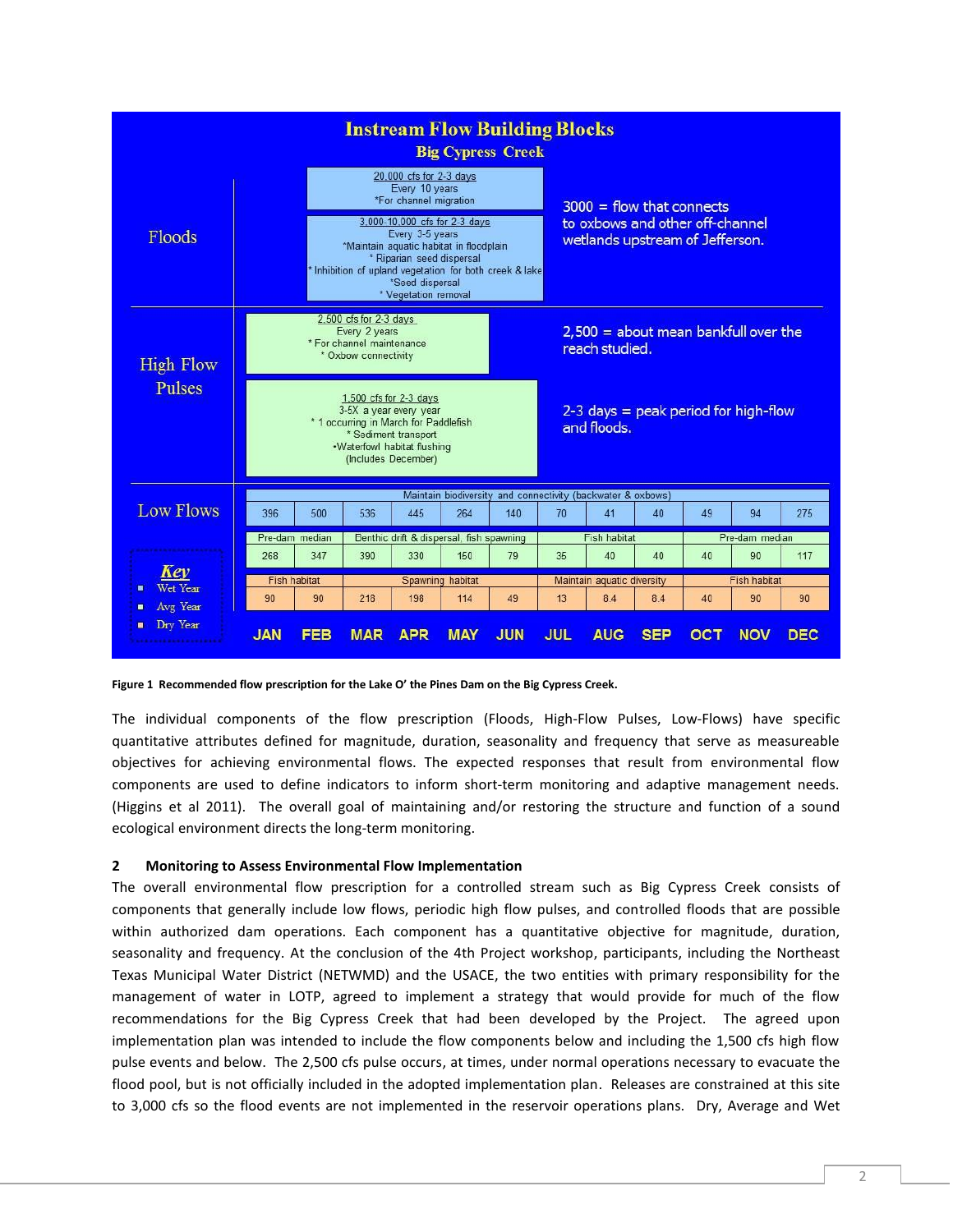conditions are defined by a combination of the Palmer Drought Severity Index values and reservoir elevations (CLI 2014).

The implementation plan was initiated in January 2012. In November 2013, the implementation plan was suspended to due to concerns that lowering lake levels could impact the ability to divert water from the upper end of LOTP. The implementation plan was reinstituted in November 2013. [Table 1](#page-4-0) below provides tracking implementation of individual components of the flow prescription from Big Cypress Creek.

| Environmental    | Prescription (Objectives)            | Year            |                 |                 |           |     |
|------------------|--------------------------------------|-----------------|-----------------|-----------------|-----------|-----|
| Flow Component   |                                      |                 | 2012 2013 2014  |                 |           |     |
| Floods           | 20,000 cfs for 2-3 days              |                 |                 |                 |           |     |
|                  | Every 10 years (Wet condtions only)  |                 | Not Implemented |                 |           |     |
|                  | Feb - Jun                            |                 |                 |                 |           |     |
|                  | 3,000-10,000 cfs for 2-3 days        |                 |                 |                 |           |     |
|                  | Every 3-5 years (Wet condtions only) | Not Implemented |                 |                 |           |     |
|                  | Feb - Jun                            |                 |                 |                 |           |     |
| High flow pulses | $2,500$ cfs for 2-3 days             |                 |                 |                 |           |     |
|                  | Every 2 years (Wet or Avg)           |                 |                 | Not Implemented |           |     |
|                  | Jan - May                            |                 |                 |                 |           |     |
|                  | 1,500 cfs for $2-3$ days             |                 |                 |                 |           |     |
|                  | 3-5X a year every year (Wet or Avg)  | $\mathbf{1}$    | 0               | 2               |           |     |
|                  | Dec - Jun                            |                 |                 |                 |           |     |
| Low flows        | Dry                                  | Avg             | Wet             |                 |           |     |
| Jan              | 90 cfs                               | 268 cfs         | 396 cfs         | Dry             | No        | Avg |
| Feb              | 90 cfs                               | 347 cfs         | 500 cfs         | Dry             | No        | Avg |
| Mar              | 218 cfs                              | 390 cfs         | 536 cfs         | Dry             | <b>No</b> | Avg |
| Apr              | 198 cfs                              | 330 cfs         | 445 cfs         | Dry             | <b>No</b> | Avg |
| May              | $114$ cfs                            | 150 cfs         | 264 cfs         | Dry             | <b>No</b> |     |
| Jun              | 49 cfs                               | 79 cfs          | 140 cfs         | Dry             | <b>No</b> |     |
| Jul              | 13 cfs                               | 35 cfs          | 70 cfs          | Dry             | <b>No</b> |     |
| Aug              | 8.4 cfs                              | 40 cfs          | 41 cfs          | Dry             | <b>No</b> |     |
| Sep              | 8.4 cfs                              | 40 cfs          | 40 cfs          | Dry             | <b>No</b> |     |
| Oct              | 40 cfs                               | 40 cfs          | 49 cfs          | Dry             | <b>No</b> |     |
| Nov              | 90 cfs                               | 90 cfs          | 94 cfs          | <b>No</b>       | Dry       |     |
| Dec              | 90 cfs                               | 117 cfs         | 275 cfs         | <b>No</b>       | Dry       |     |

<span id="page-4-0"></span>**Table 1 A record of the extent to which environmental flow components were implemented at the Lake O' the Pines Dam on the Big Cypress Creek.**

The Cypress basin, along with most of the state of Texas, has been experiencing severe drought conditions over the last several years. Thus, implementation of the flow recommendations has largely focused on the dry conditions targets, which only include base flows, and even these were suspended for much of 2013. Conditions have returned to average in 2014 and thus the implementation plan in currently on track to meet some of the high flow pulse recommendations prescribed for average and wet conditions.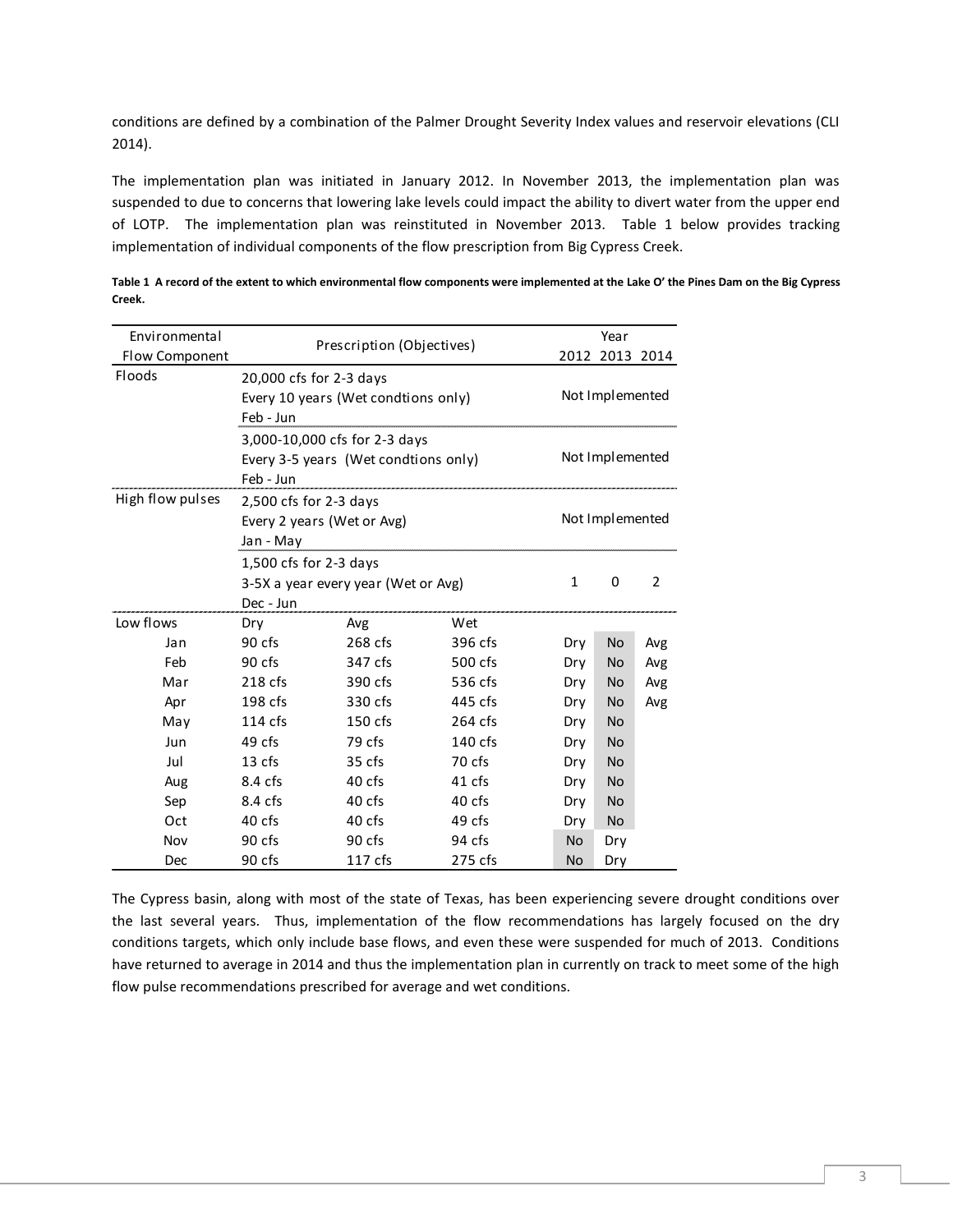#### <span id="page-5-0"></span>**3 Monitoring Short‐Term Responses to Implementing Flow Prescription Components and to Support Adaptive Management**

Short-term monitoring is designed to assess whether or not the implemented components of the flow prescription are resulting in the expected immediate and short-term geomorphic and biotic responses to specific components of flow, and if managing for environmental flows is having any impact on other designated dam operations.

Examples of immediate or short-term geomorphic and biotic responses might include a high flow event that scours substrate (geomorphic) and displaces plants and animals (biotic) or a low flow event that disconnects backwaters (geomorphic) and strands fish (biotic). Indicators of these responses that could be monitored in the short term might include the area of inundated bottomland or available instream habitat. The community response in terms of recruitment rates of juvenile Cypress trees or trends toward riverine dependent fish is considered as part of the long-term monitoring program (see Section [4](#page-7-0) below).

The responses to specific components of flow as hypothesized in the Building Blocks are given in [Table 2.](#page-6-0) In general, the priority efforts for the Project in recent years have been monitoring short term responses to high flow pulse events and, in particular, the area of inundation of select riparian and wetland habitats that these events produce. Observations of short-term responses have led to a recalculation of the bank full flow and revisions to the building blocks. Direct measurement and mapping of instream habitat at dry low flows provided a level of validation that the low flow recommendations produced some habitat diversity. Revisions or validation based on short term monitoring, were incorporated into the building blocks that are currently being implemented at LOTP. Soil moisture probes currently installed and collecting data will be used to further validate or refine recommendations related to frequency and duration of high flow pulse events.

If there exists a high degree of uncertainty about the quantification of the flow needed to produce a particular response or there are other reasons for which refining flows values is deemed a priority, it may be helpful to develop a predictive model. In this situation, short-term monitoring could be used to validate and, if necessary, recalibrate models to improve their predictive accuracy. Predictive models of instream flow habitat in response to low flows were developed in this basin as part of earlier studies (USACE 1994). These models were reviewed and discussed at several science meetings and flows workshops. They are now quite dated and the consensus of the biological science subcommittee has been that rather than attempt to modify them to make them suitable to address the questions posed by the SRP project, it would be preferable to develop new models. Participating scientist have been comfortable with the level of certainty associated with the general principle that providing a range of base flows consistent with flows that occurred naturally will provide a suitable range of habitat conditions. The priority, to date, on the low flow / instream habitat component of the SRP project has been to collect baseline biological data to be able to assess long‐term ecosystem status and trends in fish communities in response to restoration of low flows (see Section [4\)](#page-7-0) rather than the development or refinement of the predictive flow to habitat models.

Little progress has been made to develop more refined predictive models related to channel maintenance and sediment transport. The literature survey and summary report produced at the beginning of the SRP project (Winemiller et al 2005) predicted the flow required to move significant sediments and these rates were significantly higher than the 3,000 cfs that is currently the upper limit for release from Lake O' the Pines. As a result, there is probably no opportunity to observe short-term channel maintenance or significant sediment transport responses. Monitoring of the response of unplanned dam releases has resulted in attempts to collect data in opportunistic "flow experiments" including pebble count sampling.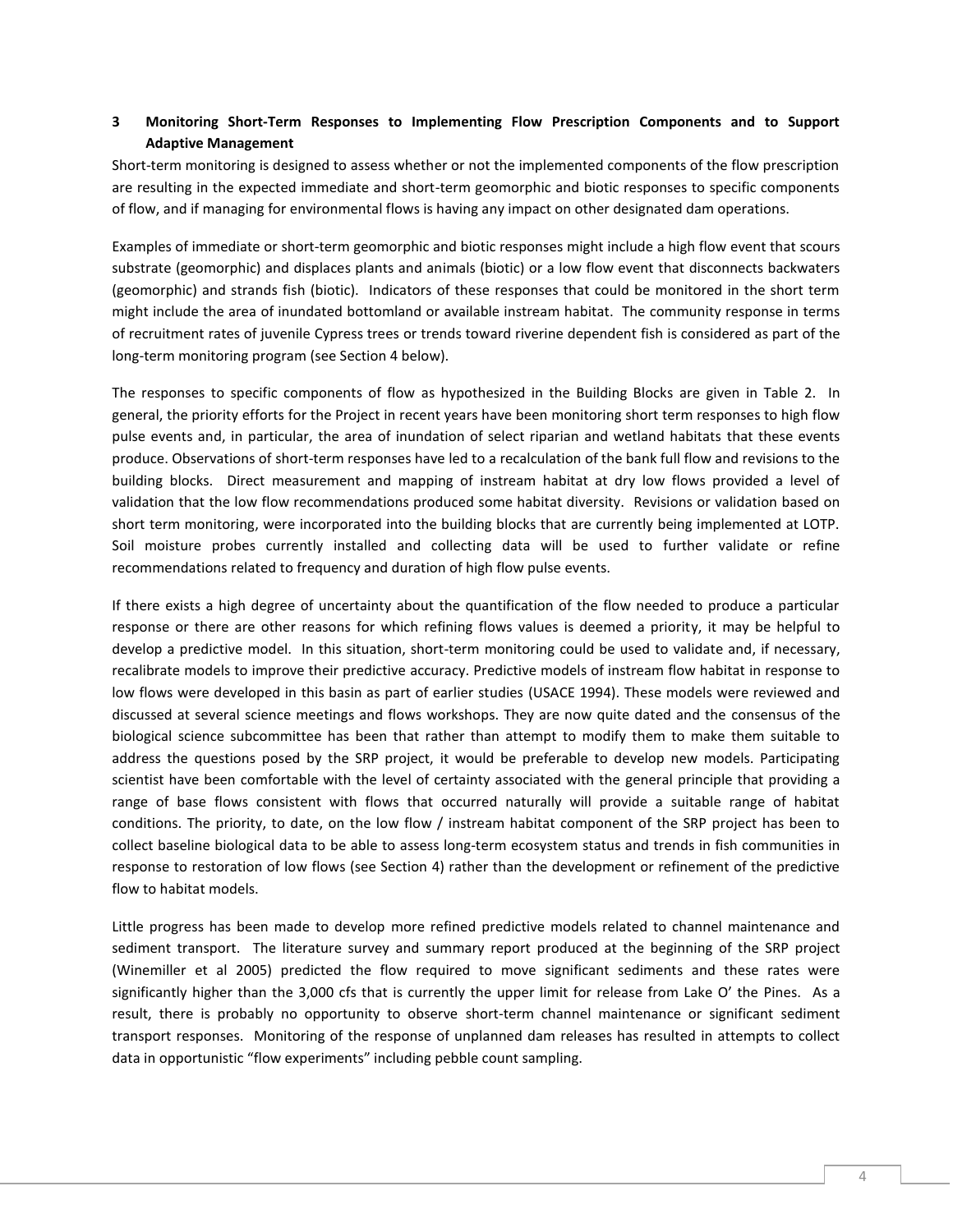A June 2014 implementation report (CLI 2014) explained some of the challenges to implementation of the flow recommendations with respect to other designated dam operations.

<span id="page-6-0"></span>

|                           | Table 2 Predictive models and short term responses to specific components of flow recommendations for the Lake O' the Pines Dam on the |  |  |
|---------------------------|----------------------------------------------------------------------------------------------------------------------------------------|--|--|
| <b>Big Cypress Creek.</b> |                                                                                                                                        |  |  |

|                           | Environmental Flow Building Blocks (2007)          |                                                                             |                                                                              |
|---------------------------|----------------------------------------------------|-----------------------------------------------------------------------------|------------------------------------------------------------------------------|
| Component                 | Ecological Response                                | <b>Predictive Models</b>                                                    | Short Term Monitoring                                                        |
| Floods (High)             | Channel migration                                  |                                                                             |                                                                              |
|                           | Maintain aquatic habitat                           |                                                                             |                                                                              |
|                           | in floodplain                                      |                                                                             |                                                                              |
|                           | Riparian seed dispersal                            | No predictive modeling                                                      | Established vegetation plots for direct                                      |
|                           |                                                    |                                                                             | observation                                                                  |
|                           | Inhibition of upland                               | Regression models based on GIS                                              | Validation of predicted inundation                                           |
| Floods (Low)              | vegetation for both creek                          | Analysis of historical aerial Imagery<br>(SRP 2011)                         | via direct observation from boat                                             |
|                           | & lake                                             |                                                                             | following flood event (SRP 2012),<br>considering areal imagery collection.   |
|                           |                                                    |                                                                             |                                                                              |
|                           | Vegetation removal                                 | Literature survey saturation tolerance Monitoring of established vegetation |                                                                              |
|                           |                                                    | limits (SRP 2011)                                                           | plots - ongoing in SRP 2014.                                                 |
|                           | Channel maintenance                                | Considered development of SAM                                               | Attempted to perform pebble count                                            |
|                           |                                                    | analysis based on existing HEC-RAS                                          | pre and post pulse event, however                                            |
|                           |                                                    | models, but not highest priority given                                      | river levels were too high will need to                                      |
|                           |                                                    | available resources                                                         | lower releases to closer to 50 cfs to                                        |
|                           |                                                    |                                                                             | sample. Braun and Moring (2013)                                              |
| High Flow Pulse<br>(High) |                                                    |                                                                             | includes data comparing based line                                           |
|                           |                                                    |                                                                             | conditions in big, Black and Little.                                         |
|                           | Oxbow connectivity                                 | Bankfull predicted based on 1.5 year                                        | Pressure transducers installed on Big                                        |
|                           |                                                    | recurrence interval (Leopold, Wolman                                        | Cypress by USGS lead to revision of                                          |
|                           |                                                    | and Miller 1964)                                                            | bankfull estimate in upper segment                                           |
|                           |                                                    |                                                                             | (above Jefferson)                                                            |
|                           | Paddlefish (Spawning                               | No model - prediction based on                                              | Paddlefish have been reintroduced                                            |
|                           | cue)                                               | Kilgore memo in Appendix K from COE                                         | are being tracked but will be several                                        |
|                           |                                                    | 1995 Reconnaissance Report                                                  | year before reaching maturity for                                            |
| High flow pulse           |                                                    |                                                                             | spawning. Expect spawning study will<br>be developed in future phase of work |
| (Low)                     |                                                    |                                                                             | with USFWS.                                                                  |
|                           | Sediment transport                                 | Similar to channel maintenance issue                                        | Similar to channel maintenance issue                                         |
|                           |                                                    | above                                                                       | above                                                                        |
|                           | Waterfowl habitat                                  | No predictive modeling                                                      |                                                                              |
|                           | flushing                                           |                                                                             |                                                                              |
|                           | Maintain biodiversity                              |                                                                             |                                                                              |
| Low flows (Wet)           | and connectivity                                   |                                                                             |                                                                              |
|                           | (backwater & oxbows)<br>Benthic drift & dispersal, | No predictive modeling                                                      |                                                                              |
| Low flows (Average)       | fish spawning                                      |                                                                             |                                                                              |
|                           | Fish habitat                                       | Existing PHAB SIM Models from 1990s                                         |                                                                              |
|                           | Fish habitat                                       | predict available habitat at low flows                                      | Mesohabitat mapping (Braun and                                               |
|                           |                                                    | for select species, results presented                                       | Moring 2013)                                                                 |
| Low flows                 | Spawning habitat                                   |                                                                             |                                                                              |
| (Dry)                     | Maintain aquatic                                   | No predictive modeling, assume                                              |                                                                              |
|                           | diversity                                          | diversity of habitat provided by range                                      |                                                                              |
|                           |                                                    | of flows will support population                                            |                                                                              |
|                           |                                                    | diversity.                                                                  |                                                                              |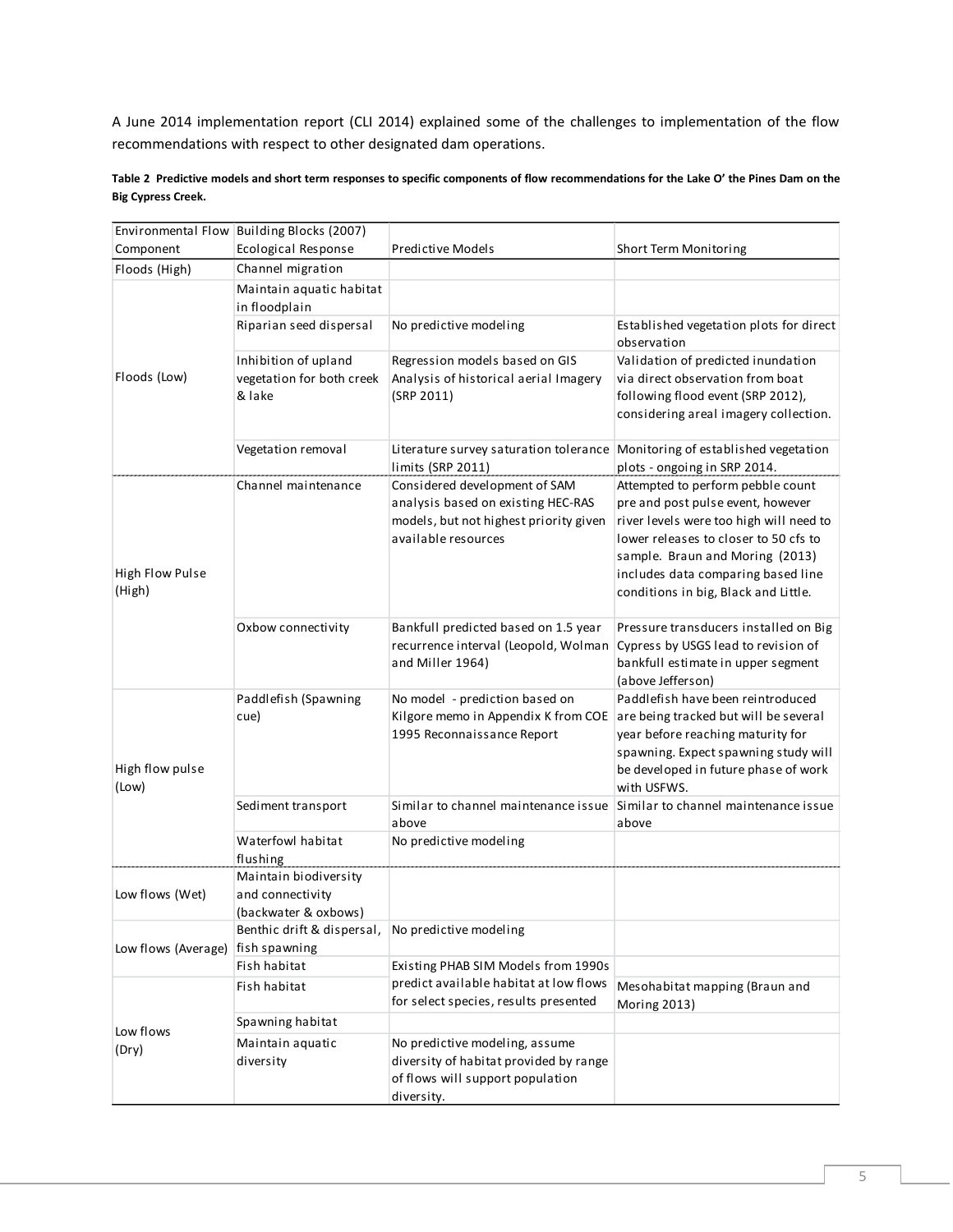#### <span id="page-7-0"></span>**4 Monitoring to Assess Long‐Term Ecosystem Status and Trends**

Since the initiation of the Project, the state of Texas has passed legislation and provided extensive guidance on the topic of environmental flows analysis including selection of indicators for response to implementation for environmental flow recommendations (TIFP 2008). In an effort to maintain consistency with this program, the Project reviewed indicators selected in other regions of Texas and, at the 2011 flows workshop, proposed a list of indicators, in [Table 3,](#page-8-0) organized by the five TIFP disciplines. Although not necessarily verbatim, this list encompasses most of the items originally identified as Building Blocks. Of this list most items either assess environmental flow implementation (Hydrology) or indicate short-term responses to implementing flow prescription components to support adaptive management (Biology (Habitat), Water Quality and Connectivity). Indicators designed to track the status and trends (direction of change) in the condition of river, floodplain and lake ecosystems in response to flow management are those in the Biology (except Habitat), Geomorphology and Lake categories. Items identified in the Building Blocks that are not encompassed in this list include paddlefish spawning and water fowl habitat. Paddlefish spawning is being addressed as part of a long-term cooperative study with the US Fish and Wildlife Service (USFWS) (See Section [5.4](#page-13-1) below). To date there has been no progress on the waterfowl habitat analysis.

It is not feasible given available resources to maintain long-term monitoring of all potential indicators. The longterm monitoring efforts that the Project is currently focused on are the *Fish Community Indices* and *Riparian Vegetation Community* evaluations. Significant efforts have been made to determine baseline conditions and projects are currently under way to develop metrics and initiate long-term sampling programs. The items in the Lake category might be impacted by future water development projects on either Black or Little Cypress or changes to the release structure at Caddo Lake, however the lower imminence of these developments makes these items slightly lower priorities at the current time. The items within the Geomorphology category have continued to be lowest priority issues primarily due to limitations on releases that might reasonably be expected to alter the existing status.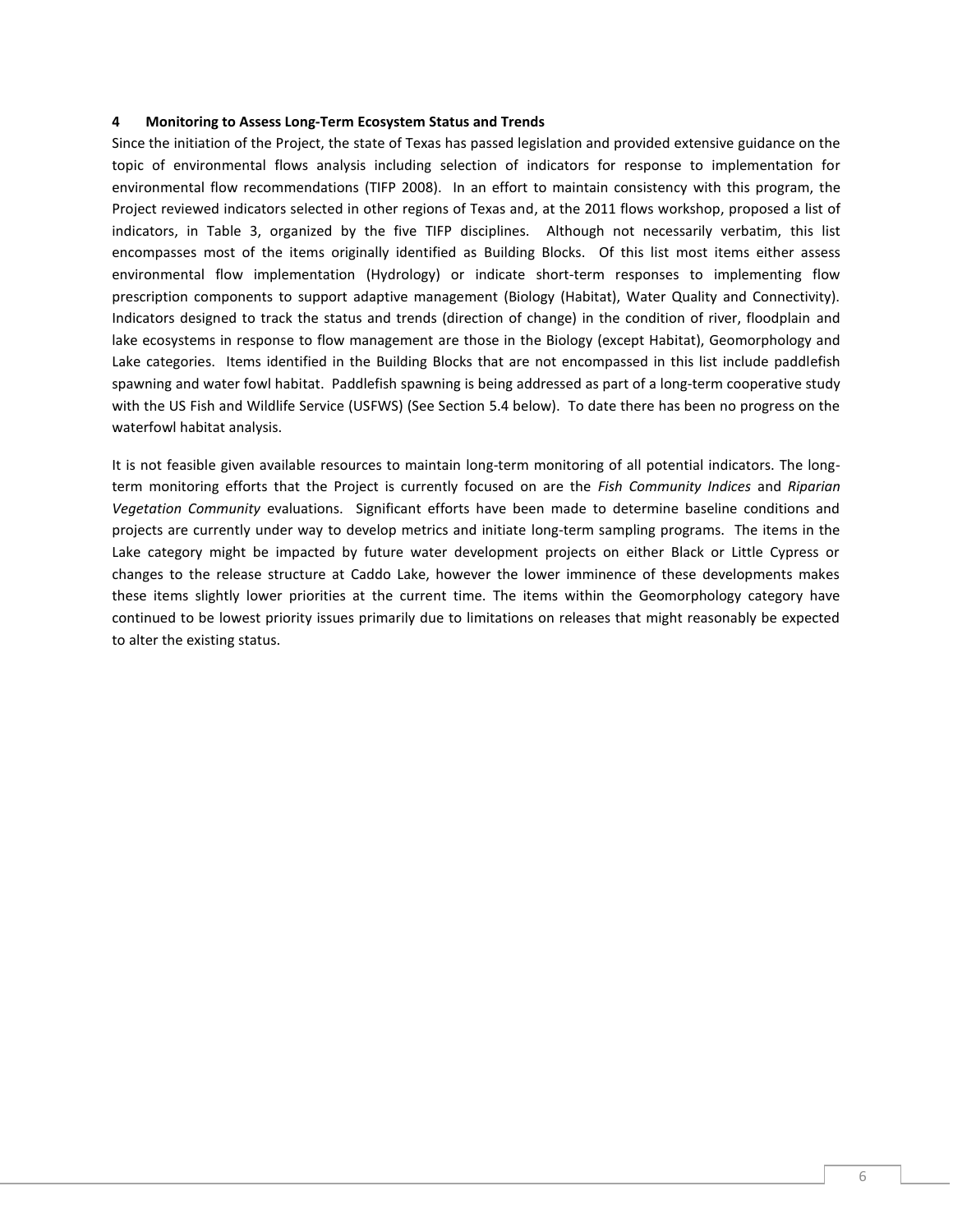| Category      | Indicator                  | Description                                                                                                | Monitoring*    |
|---------------|----------------------------|------------------------------------------------------------------------------------------------------------|----------------|
| Biology       | Fish community indices     | Fish community metrics (e.g., species richness, percent intolerant                                         | Long           |
|               |                            | species), multi-metric index (e.g., Index of Biotic Integrity) or                                          |                |
|               |                            | relative abundance or index of flow-sensitive focal species or                                             |                |
|               |                            | guilds.                                                                                                    |                |
|               | Macroinvertebrate          | Benthic macroinvertebrate community metrics (e.g., species                                                 | Long           |
|               | community indices          | richness, percent EPT) or multi-metric index.                                                              |                |
|               | Mussel community           | Indices of mussel community health and /or abundance,                                                      | Long           |
|               | indices                    | recruitment or other measure of focal mussel species.                                                      |                |
|               | Instream habitat           | Amount of usable instream habitat for focal fish species using                                             | Short          |
|               | quantity, quality          | modeled relationships of instream habitats to flow from PHabSim.                                           |                |
|               | Instream mesohabitat       | Area and diversity of mesohabitat types (riffle, pool, run). Using                                         | Short          |
|               | area and diversity         | modeled relationships of instream mesohabitats to flow from                                                |                |
|               |                            | PHabSim or other methods.                                                                                  |                |
|               | Riparian vegetation        | Inundated area of flow-dependent vegetation communities                                                    | Long           |
|               | communities                | (cypress swamp, bottomland hardwoods). Using modeled                                                       |                |
|               |                            | relationships of inundated area to flow.                                                                   |                |
|               | Riparian vegetation        | Measures of vegetation community structure such as species                                                 | Long           |
|               | communities                | composition, density, canopy cover and age class distribution (i.e.,                                       |                |
|               |                            | regeneration).                                                                                             |                |
| Hydrology     | High Flow Pulses,          | Natural variability and attainment frequency of prescribed High                                            | Implementation |
|               | <b>Controlled Floods</b>   | Flow Pulses and Floods (magnitude, frequency, timing, duration,                                            |                |
|               |                            | and rate of change) by month/season and hydrologic conditions.                                             |                |
|               | Low, subsistence flows     | Natural variability and attainment frequency of prescribed Low                                             | Implementation |
|               |                            | and Subsistence flows (magnitude) by month and hydrologic                                                  |                |
|               |                            | conditions.                                                                                                |                |
| Water quality | Nutrients, dissolved       | Primary water quality parameters of nitrogen, chlorophyll-a or                                             | Short          |
|               | oxygen, temperature        | other measures of nutrient levels, DO and temperature. Using                                               |                |
|               |                            | Clean Rivers Program monitoring and TCEQ standards.                                                        |                |
|               | Turbidity, Conductivity,   | Secondary water quality variables. Using Clean Rivers Program                                              | Short          |
|               | Bacteria, pH, mercury      | monitoring and TCEQ standards.                                                                             |                |
| Geomorphology | Rate of lateral migration, | Rate of lateral movement of stream channel across valley, channel Long                                     |                |
|               |                            | channel avulsion or bank avulsion (creation of channel cut-offs and oxbow lakes) and/or                    |                |
|               | erosion                    | rate at which flows erode the side of the stream channel.                                                  |                |
|               | In-channel bars            | Area, configuration, sediment size characteristics of in-channel                                           | Long           |
|               |                            | bars.                                                                                                      |                |
|               | Meander pools              | Depth of in-channel meander pools during no or low flows.                                                  | Long           |
|               | Woody debris volume        | Volume, rate of transport and/or recruitment rate of woody debris. Long                                    |                |
| Connectivity  | Total floodplain area      | Area or percent of total floodplain area inundated by high flow                                            | Short          |
|               | inundated                  | events.                                                                                                    |                |
|               | Habitat area inundated     | Area or percent of area of specific habitats (e.g., floodplain<br>features) inundated by high flow events. | Short          |
|               | Stage (USGS gages)         | Frequency of occurrence of flow stages at which backwater and                                              | Short          |
|               |                            | floodplain connections begin.                                                                              |                |
|               | Connection to river        | Frequency of connection of the river to oxbow lakes, backwaters                                            | Short          |
|               |                            | and other floodplain habitats.                                                                             |                |
|               | Longitudinal connectivity  | Longitudinal connections between instream habitats during low<br>flows.                                    | Short          |
| Caddo Lake    | Invasive plants            | Aerial cover, density or other measure of invasive species in                                              | Long           |
|               |                            | Caddo Lake.                                                                                                |                |
|               | Bald cypress swamp         | Measures of bald cypress community health.                                                                 | Long           |

<span id="page-8-0"></span>**Table 3 Potential indicators of ecosystem health for streams of the Cypress Basin for use in flow monitoring.**

\*Implementation - Monitoring to Assess Environmental Flow Implementation, Short - Short‐Term Responses to Implementing Flow Prescription Components and to Support Adaptive Management and Long - Assess Long‐Term Ecosystem Status and Trends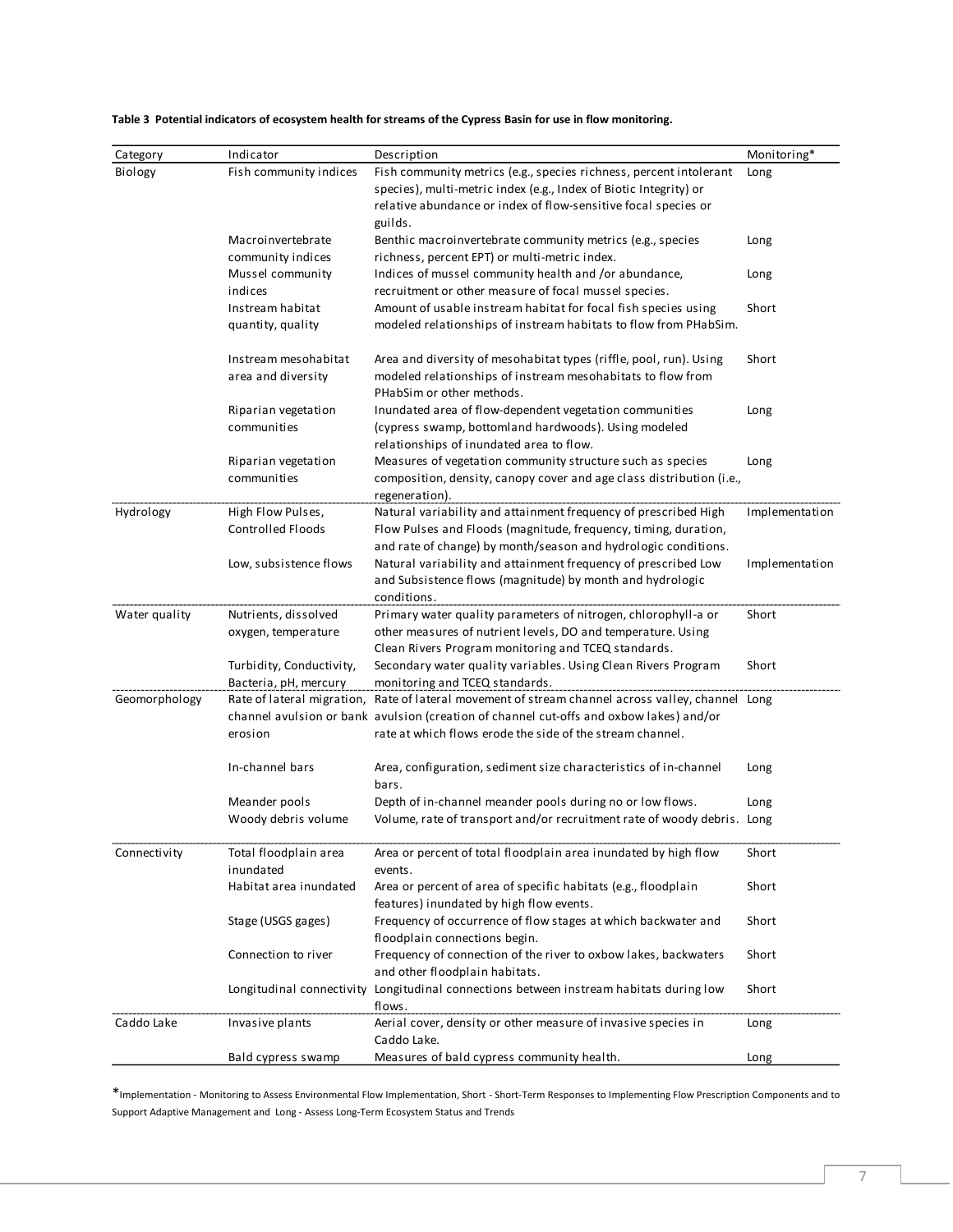#### <span id="page-9-0"></span>**5 Monitoring Plans**

The Caddo Lake and Big Cypress Holistic Monitoring Plan includes monitoring to access

- 1. Environmental Flow Implementation
- 2. Short Term Responses for Adaptive Management
- 3. Long‐Term Ecosystem Status and Trends

#### <span id="page-9-1"></span>**5.1 Assess Environmental Flow Implementation**

The monitoring plan to access the implementation of the environmental flow recommendations is a reasonably straightforward process to calculate the long-term attainment frequencies at which the recommended flow prescriptions are maintained. The exercise has been conducted in near real time since 2012. LOTP has been operated to make releases according to a consensus implementation plan. The effectiveness of this implementation plan to meet the long-term target attainment frequencies has been investigated using reservoir simulation models to predict releases. The results of this analysis are provided in a separate report (CLI 2014).

#### <span id="page-9-2"></span>**5.2 Short Term Responses for Adaptive Management**

Monitoring of short term responses for adaptive management will continue to address the following questions

- 1. Are the recommended Low Flows during dry conditions in the summer sufficient to meet water quality standards?
- 2. Do the recommended Low Flows during dry and average conditions provide diverse suitable habitat supportive of the native fish, invertebrate and mussel communities?
- 3. Do the recommended Low Flows during wet conditions provide for connections to floodplain oxbow and lakess?
- 4. Do the recommended High Flow Pulses connect the river to the watershed at sufficient frequencies and durations to inundate riparian wetland areas?

Answers to questions number 1 (water quality) and 4 (riparian oxbow connectivity) were provided through direct observation prior to the last flows workshop and served to validate and refine the recommendations, though continued routine or opportunistic monitoring may continue. Questions number 2 (instream habitat) and 4 (riparian habitat) might be addressed with improved predictive models, and short term response monitoring can be used to validate or refine these models. Question 4 is the one for which a predictive model was most used to evaluate the flow recommendations. The regression model used to estimate area of inundation in response to high flow events would benefit in terms of being refined or validated by target monitoring, ideally with real time aerial photography to determine the accuracy of the model predictions. Question 2, related to the relationship between low flow and instream habitat, would benefit most significantly from an updated (or new) physical habitat model. This is because there is such a wide range of flow rates that it would be difficult to empirically sample and quantify habitat areas at each. Once a better predictive habitat model was developed, short-term response monitoring would be beneficial to ensure that the model made accurate predictions at flow rates for which it was not specifically calibrated.

#### <span id="page-9-3"></span>**5.3 Long‐Term Ecosystem Status and Trends**

The Project continues to develop and implement a program to monitor long-term status and trends of the aquatic and riparian plant and animal communities indicative of a sound ecological environment. These long-term monitoring programs include *Fish Community Indices* and *Riparian Vegetation Community* evaluations. [Figure 2](#page-10-1) shows a map of candidate monitoring sites for both the fish and vegetation community monitoring. These sites are either currently being monitored or are where baseline data has recently been collected.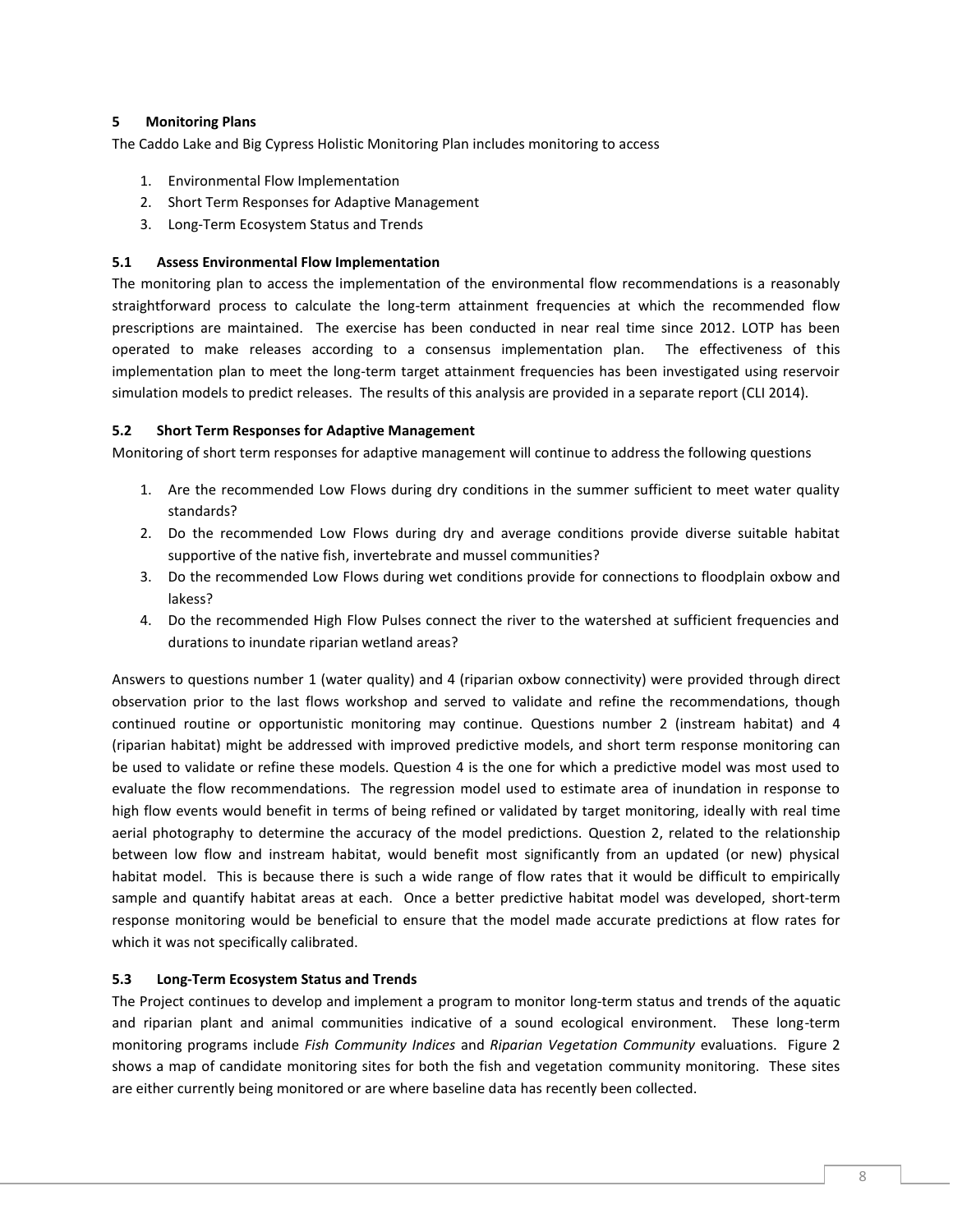

<span id="page-10-1"></span>**Figure 2 Map of monitoring site candidate.**

#### <span id="page-10-0"></span>**5.3.1 Fish Community Indices**

The Project has received some of the funding needed to develop indicators and initiate the sampling program for status and long-term trends in fish communities. The indicators will consist of a suite of metrics to evaluate the response of flow-sensitive species to restoration of natural flow regimes. The development of indicators will begin with review of the IBI (Index of Biotic Integrity). An IBI combines several metrics within three broad categories (species richness and composition, trophic composition and fish abundance and condition) to produce an IBI score and, based on that score, classify the integrity of the stream (limited, intermediate, high or exceptional). In Texas, the IBI has been used primarily for receiving water assessments and the metrics and scores that have been developed are considered sensitive to changes in water quality.

The biological subcommittee will consider expansion and refinement of select metrics within the IBI that may be more sensitive to restoration of the natural flow regime. A similar approach has been initiated in the Sabine Basin, which may serve as a model for the development of metrics specific to the Cypress Basin.

The biological subcommittee will begin by addressing the following questions.

1. Which species or guilds have responded (increasing or decreasing) in response to altered flow regimes in Big Cypress?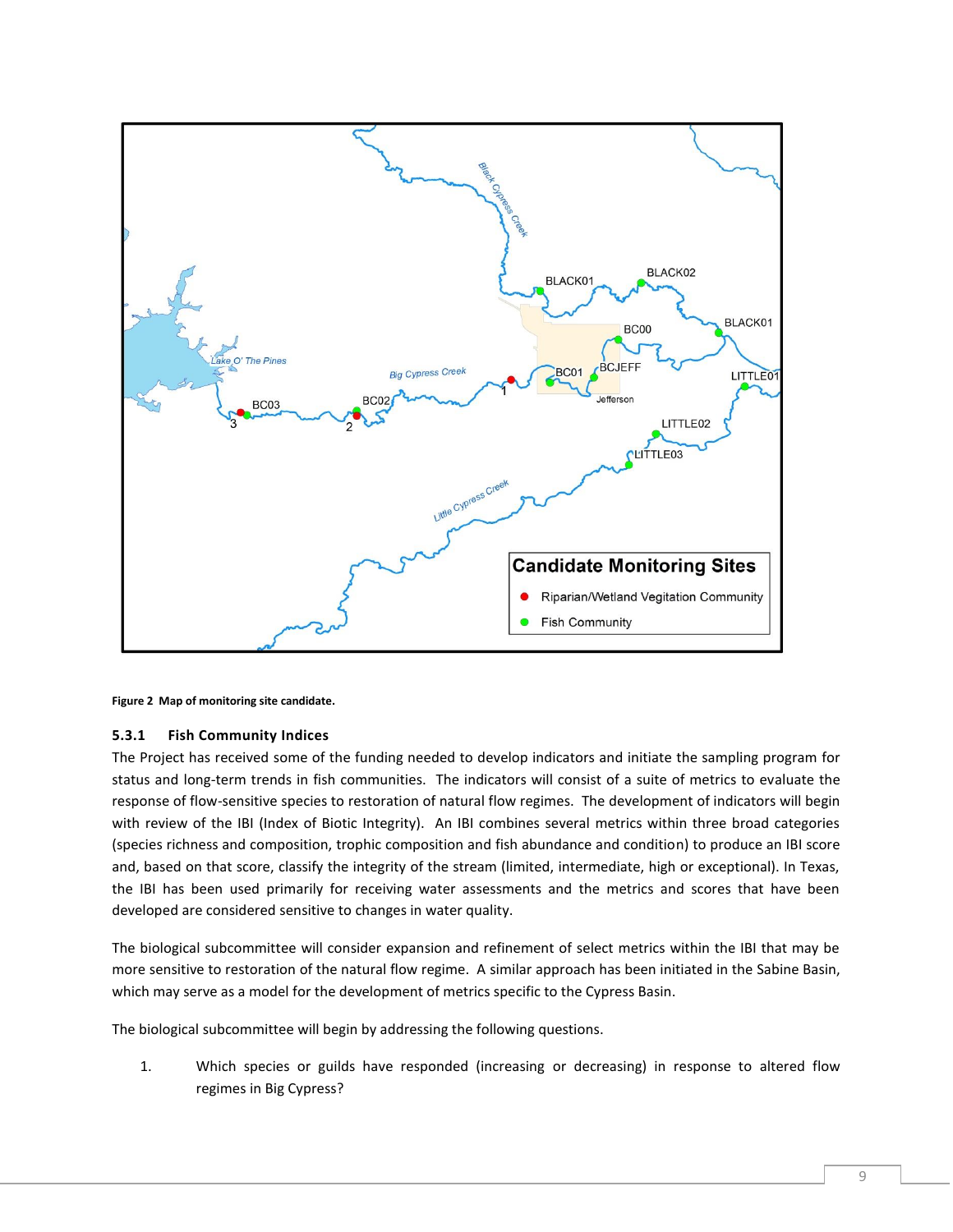- 2. What species, within families included above, would expect to show a response to a restoration of a more natural flow regime? Are particular guilds (habitat, reproductive, feeding) important indicators?
- 3. What specific metrics need to be calculated (richness, diversity, etc.) and would these need to be tied to specific life stages? This would be used to inform the next question.
- 4. Is the current clean rivers program protocol able to capture the data that is needed? If not, what modifications are needed?
- 5. Can a natural range of variability (NRV) or something analogous to an IBI score be developed to define expected results? What is good and what is bad based on sampling results and how can that be communicated in way that would validate, refute or suggest modification to the flow recommendations? What is the expected time frame for seeing a response? Are there any means to control for or consider confounding variables?

Sampling is being planned with Texas Parks & Wildlife Department (TPWD) for the fall of 2014. The sampling program with be based on TPWD guidelines that have been used by the SB2 Texas Instream Flow Program. The goal in fish sampling is to collect a representative sample of the species present in their relative abundances. All available habitats and combinations of habitats should be sampled. Beyond the minimum efforts, sampling should always continue until no additional species are collected. In most streams, fish will be collected using multiple gear types—seines and electrofishers. Hoop and gill nets may be used to augment seine and electrofishing samples. A habitat team will work with the sampling team and record habitat data for each seine haul and electrofishing effort.

Initially, thresholds will be defined based on application of metrics developed above to historical fish collections. Synoptic sampling efforts have been conducted during at least three time periods (in the 1950s, 1990s and 2000s) which will be used to construct baseline references for range of natural variability in biotic assemblages. Although the specific indicator indices have not yet been finalized, the biological sub-committee has been assembling and analyzing historical collections and made preliminary evaluations of long-term trends (Figure 3 and 4). Primary findings are consistent with previous hypotheses, namely that "The ichthyofauna of the Cypress Bayou basin appears to have shifted from assemblages dominated by cyprinids, percids, and cyprinidontids in the 1950s to assemblages dominated by centrachids, other cyprinids, clupeids, and atherinids in the 1980s." This analysis may help to inform indicator selection, provide initial estimates of threshold targets and may direct short term monitoring efforts aimed at developing better understanding between flow and habitat.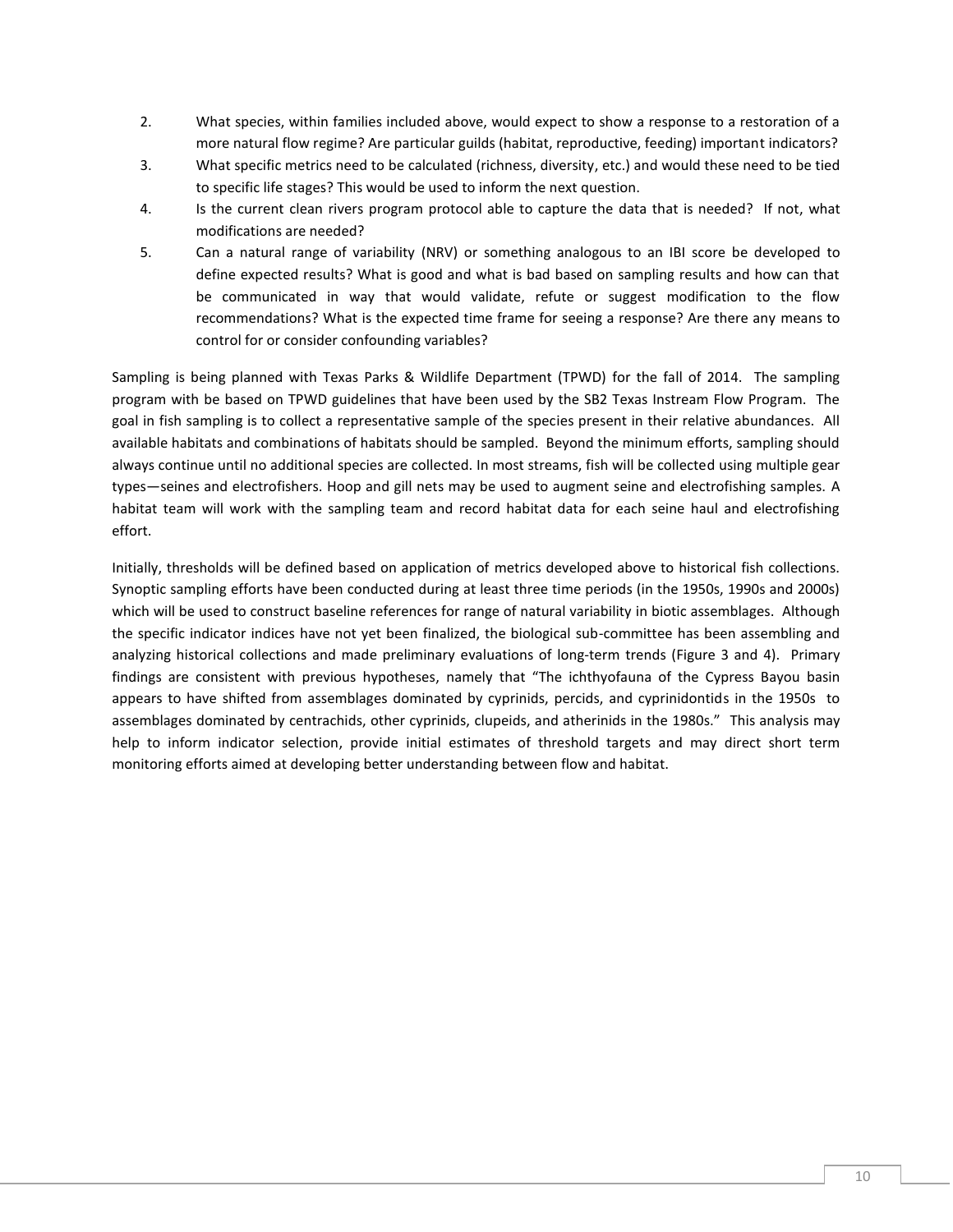

**Figure 3 Change in fish communities (Families) in Big Cypress Creek from 1950s to present.**



<span id="page-12-1"></span><span id="page-12-0"></span>**Figure 4 Change in fish communities (Reproductive Guilds) in Big Cypress Creek from 1950s to present.**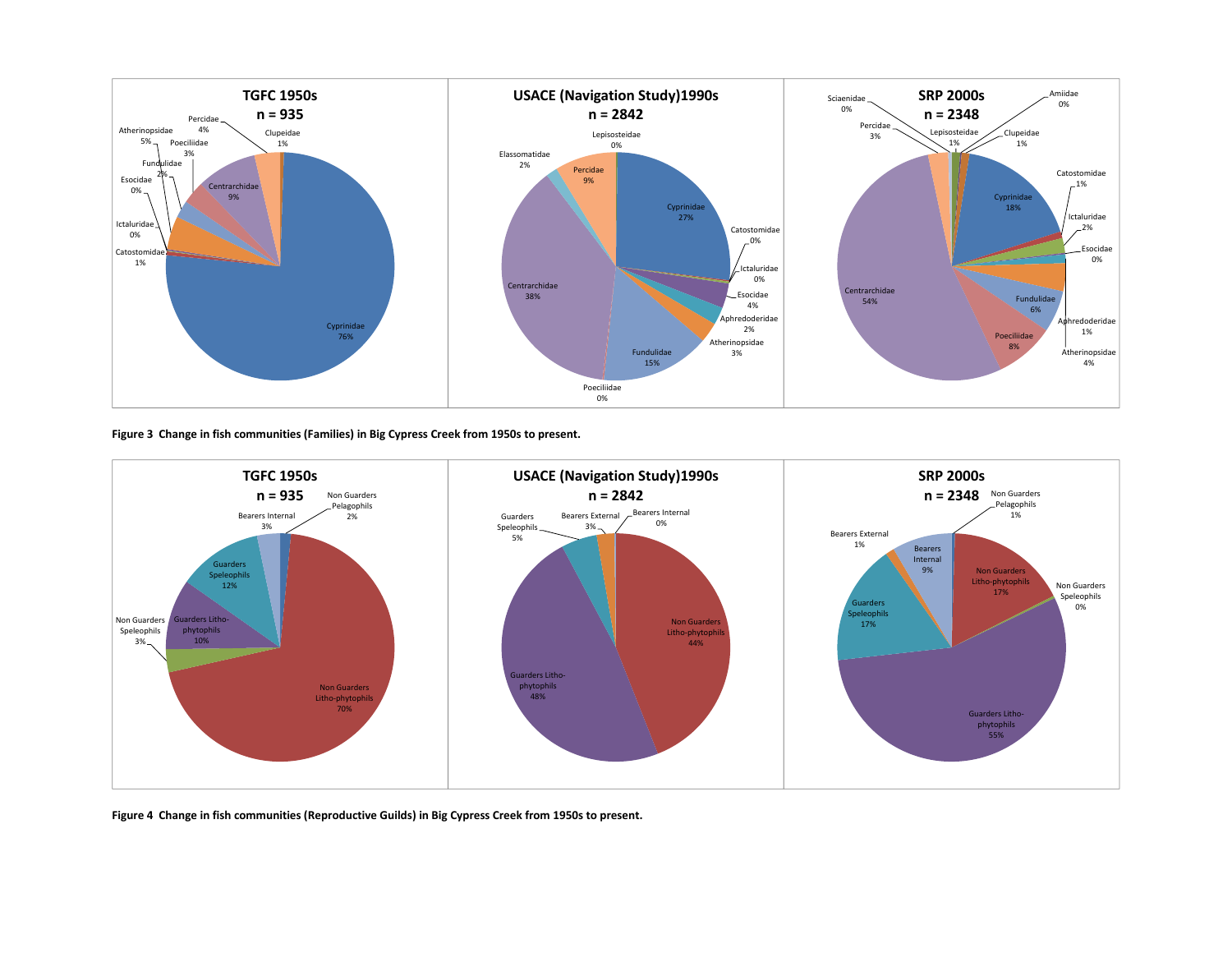#### <span id="page-13-0"></span>**5.3.2 Riparian Vegetation Community**

Long-term monitoring plots have been established at three sites. Indicators will include

- 1. tree seedling and sapling establishment,
- 2. species diversity within each forest strata (tree, shrub, herbaceous), and
- 3. encroachment by upland and exotic plant species.

An initial baseline survey is populating data sets for comparison to subsequent data collections (SRP 2012). The proposed riparian methodologies quantitatively assess plant communities to establish a baseline by which the functional status of river-floodplain connectivity may be determined now and in the future. Vegetation variables, calculated for each community type and each component species, include size class distribution, species richness and diversity, stem density, basal area, and percent canopy cover.

#### <span id="page-13-1"></span>**5.4 Special Study - High Flow Pulse Relationship to Paddlefish and Other Fish Spawning Cues**

An experimental reintroduction of paddlefish is currently underway to determine if changes to operations of an upstream reservoir can provide the conditions needed for the long-term return of this fish and other endangered fish and mussels to Caddo Lake and the larger watershed. This project includes aspects of both short term and long-term monitoring plans.

Currently the project is focused on a short-term question to determine if, after being reintroduced, the fish will remain in the system. After successful surgery to implant radio transmitters in 47, two-foot long paddlefish and release of those fish into the watershed in March 2014, CLI is now tracking the fish to learn more about their use of the watershed. The first measure will be based on the data collected on movement of the paddlefish and conditions of the habitat used. USFWS, CLI and others will determine if the experiment supports a large-scale reintroduction of the paddlefish and if changes to the dam release patterns are needed to do that. (A report on the project will include an evaluation of the tracking systems to guide future projects at Caddo Lake and elsewhere.)